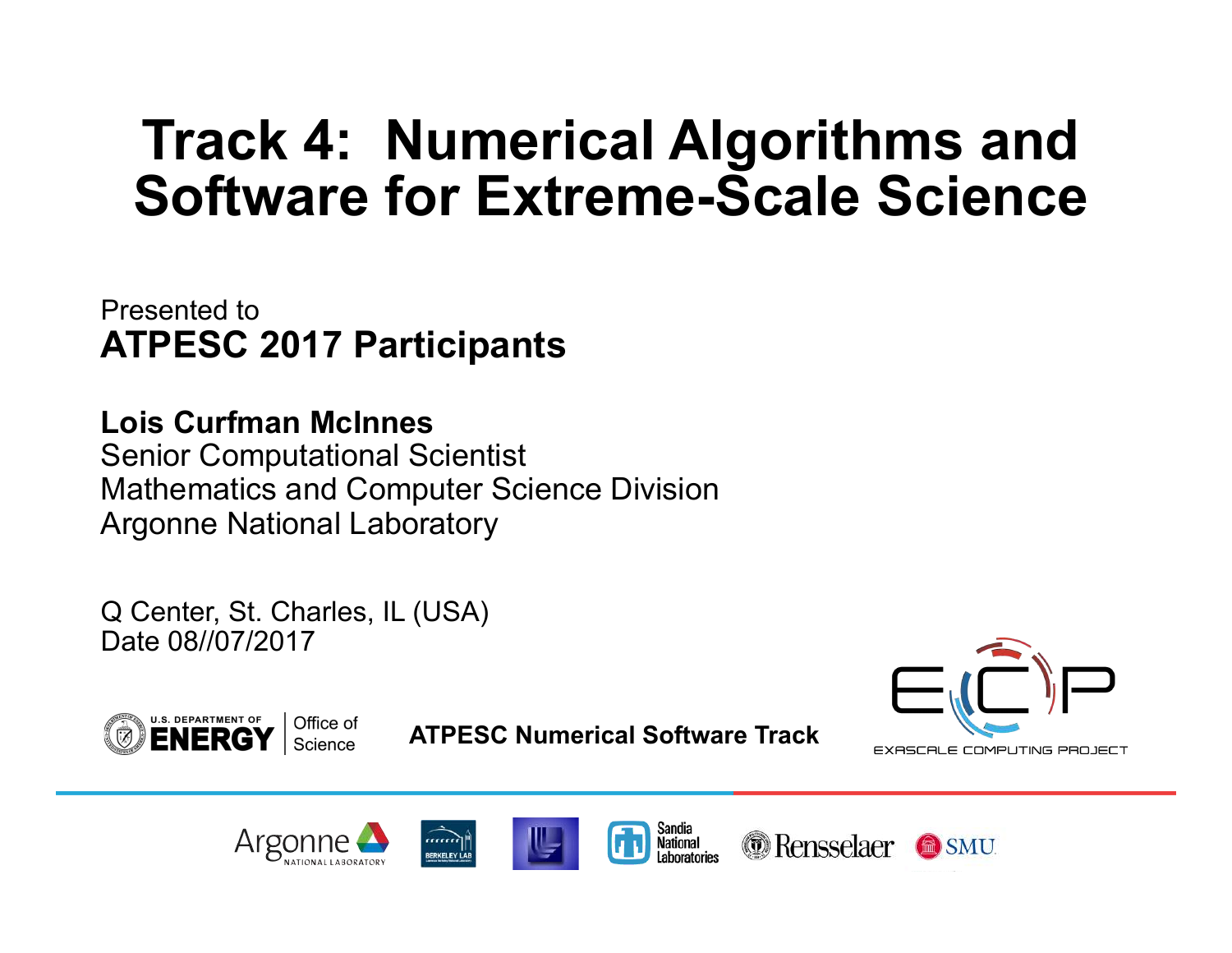## **Track 4: Goals**

### **Numerical Algorithms and Software for Extreme-Scale Science**

1.

Provide a basic understanding of a variety of applied mathematics algorithms for scalable linear, nonlinear, and ODE solvers as well as discretization technologies (e.g., adaptive mesh refinement for structured and unstructured grids)

2.

Provide an overview of software tools available to perform these tasks on HPC architectures … including where to go for more info

3.

Practice using one or more of these software tools on basic demonstration problems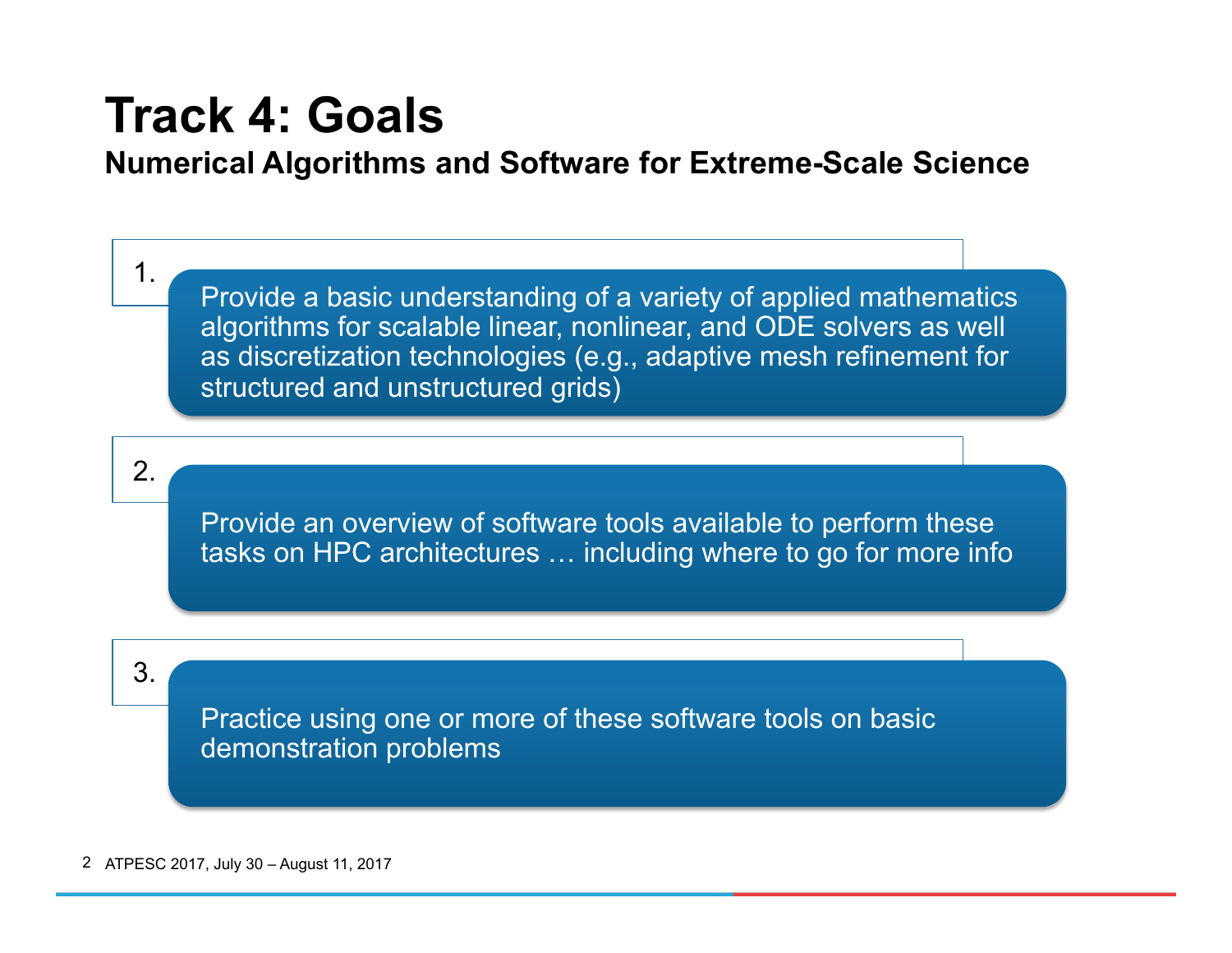#### **TUESDAY, August 1**

| <b>Time</b> | <b>Title of presentation</b>             | Lecturer           |
|-------------|------------------------------------------|--------------------|
| $4:30$ pm   | Algorithmic Adaptations to Extreme Scale | David Keyes, KAUST |

#### **THURSDAY, August 3**

| Time              | <b>Title of presentation</b>                         | <b>Lecturer</b>                   |
|-------------------|------------------------------------------------------|-----------------------------------|
| $4:45 \text{ pm}$ | Communication-Avoiding Algorithms for Linear Algebra | Jim Demmel, UC<br><b>Berkeley</b> |

#### **MONDAY, August 7**

| Time      | Title of presentation                           | Lecturer                                          |
|-----------|-------------------------------------------------|---------------------------------------------------|
| $8:35$ am | <b>Adaptive Linear Solvers and Eigensolvers</b> | Jack Dongarra, U.<br>Tennessee-Knoxville,<br>ORNL |



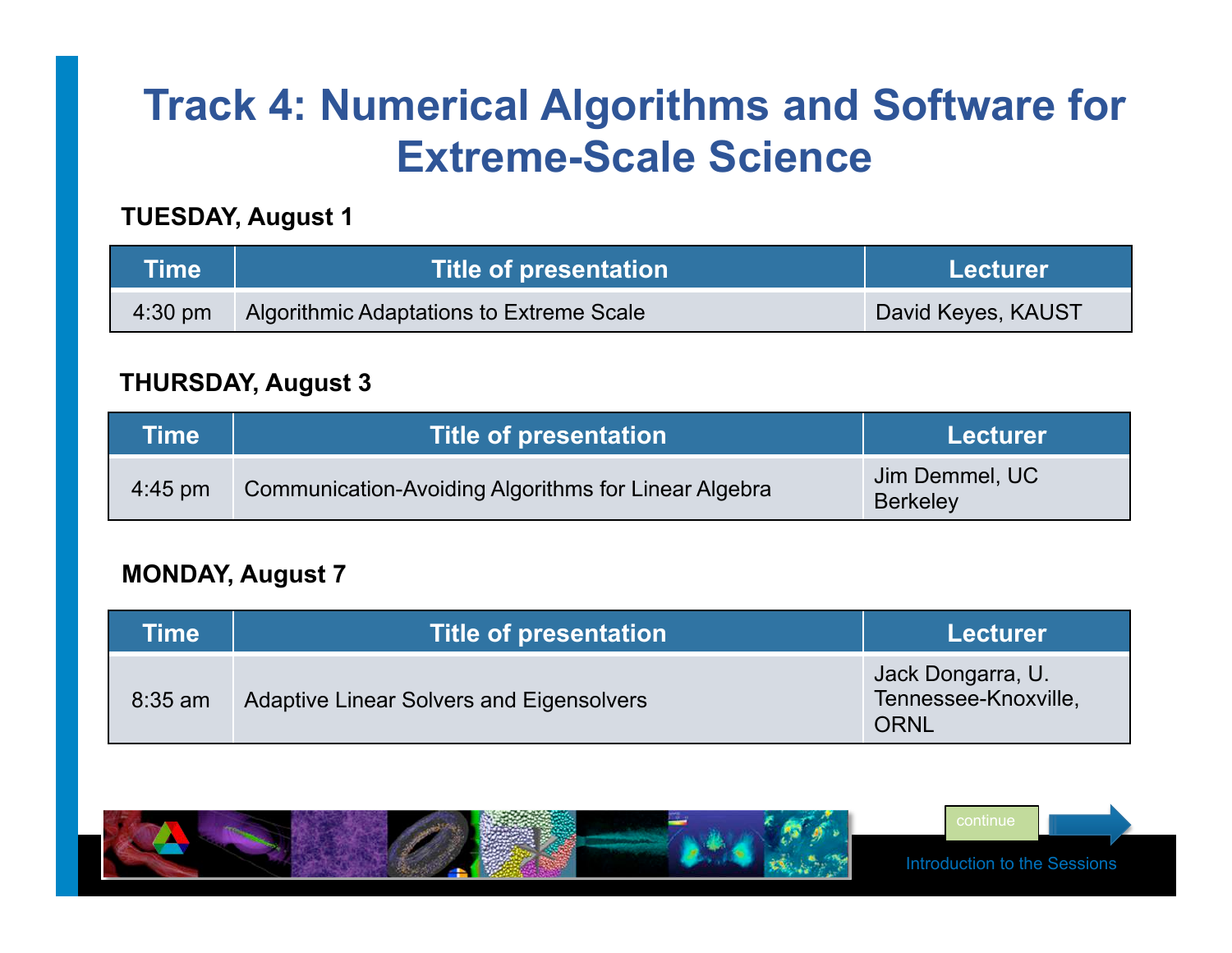#### **MONDAY, August 7**

| <b>Time</b>                                                  | <b>Title of presentation</b>                               | <b>Lecturer</b>                              |  |
|--------------------------------------------------------------|------------------------------------------------------------|----------------------------------------------|--|
| $9:30$ am                                                    | Numerical Software: Foundational Tools for HPC Simulations | Lori Diachin, LLNL                           |  |
| with hands-on sessions throughout the day for various topics |                                                            |                                              |  |
| $11:00$ am                                                   | <b>Structured Mesh Technologies</b>                        | Ann Almgren, LBNL                            |  |
| $11:45$ am                                                   | Unstructured Mesh Technologies                             | Tzanio Kolev, LLNL and<br>Mark Shephard, RPI |  |
| 12:30 pm                                                     | Lunch                                                      |                                              |  |
| $1:30$ pm                                                    | Panel: Heterogeneity and Performance Portability           | Mark Miller, LLNL (Moderator)                |  |
| $2:15$ pm                                                    | Time Integration                                           | Carol Woodward, LLNL                         |  |
| $3:00$ pm                                                    | Nonlinear Solvers and Krylov Methods                       | Barry Smith, ANL                             |  |
| $3:35$ pm                                                    | <b>Break</b>                                               |                                              |  |
| $4:05$ pm                                                    | <b>Sparse Direct Solvers</b>                               | Sherry Li, LBNL                              |  |
| $4:35$ pm                                                    | <b>Algebraic Multigrid</b>                                 | Ulrike Yang, LLNL                            |  |
| $5:05$ pm                                                    | Introducing the xSDK and Spack                             | Lois Curfman McInnes and<br>Barry Smith, ANL |  |